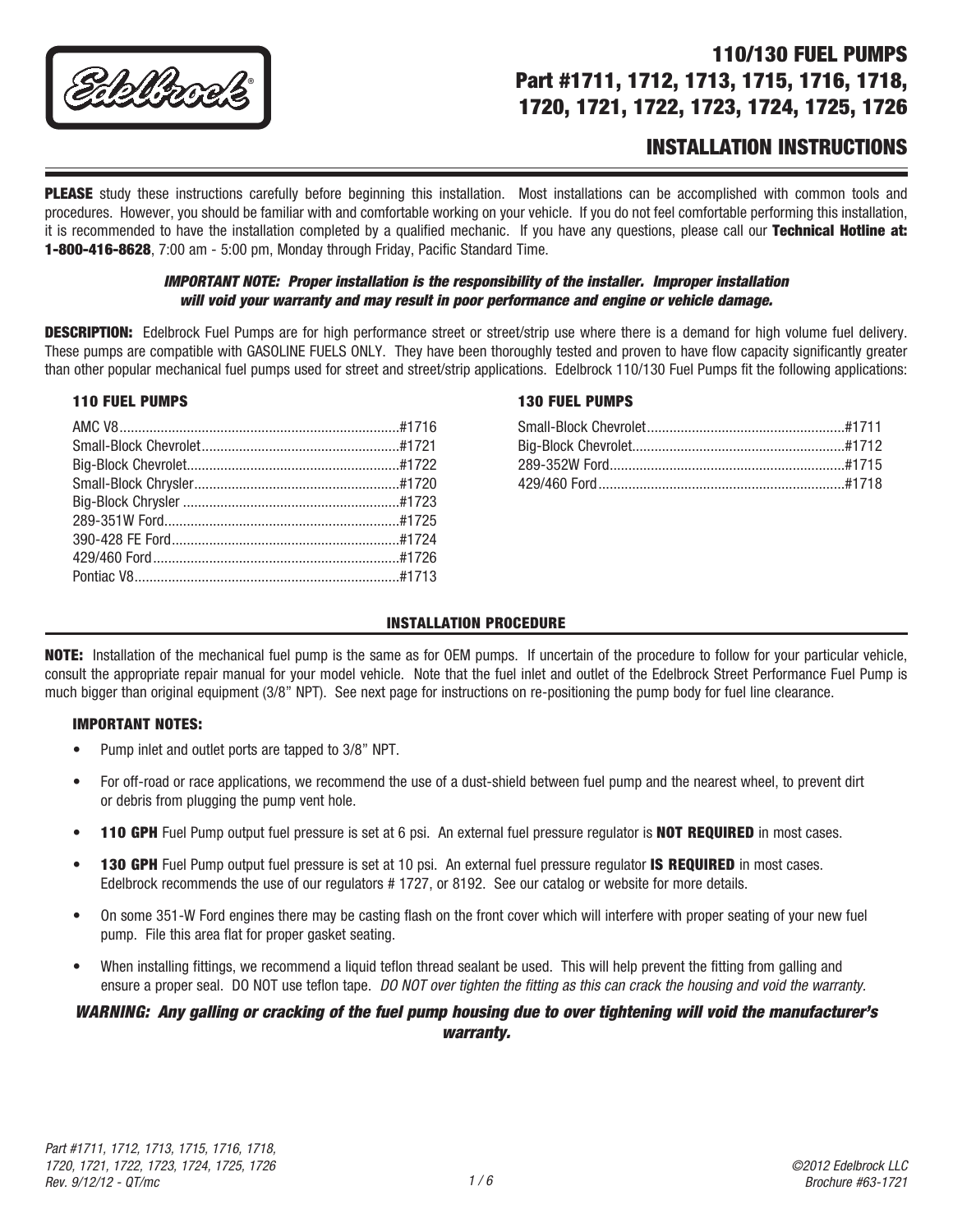NOTE: The lower pump body may be re-positioned as needed to allow better alignment of the fittings for specific applications.

WARNING: Personal protection must be given careful consideration. The pump body itself is spring loaded with a heavy diaphragm spring. If the unit is taken apart for adjustment or re-positioning of the lower pump body, extreme caution should be taken when assembling and disassembling the upper pump body to and from the lower pump body. Upon installation of the fuel pump on the engine, care should be taken to ensure that all fuel lines and fittings are properly installed, tight, and not leaking fuel.

- 1. Remove the six (6) screws from the perimeter of the pump pulsator cover and separate lower fuel pump body from upper fuel pump body.
- 2. Rotate lower pump body to desired new position and start but do not fully tighten the six (6) retaining screws. Please note that the inlet and outlet must be rotated together, or the pump will not operate properly.
- 3. Before fully tightening these screws, the rocker arm must be actuated to and held in the "full stroke" position. This is done to ensure that the diaphragm will be pulled to and held in its maximum working (flexed) position while the retaining screws are torqued tight (25-30 in/lbs.). This procedure will ensure against premature diaphragm wear and subsequent failure due to over-stretching of the diaphragm material when in the full stroke position. Another by-product of an improperly set diaphragm is erratic fuel flow and pressure.

*NOTE: This procedure can be assisted by holding the fuel pump in a vise or appropriate fixture, and holding the rocker arm down with a pipe or similar tool.*

4. The retaining screws should then be torqued to their 25-30 in/lbs. specification in a criss-cross or "star" pattern, to ensure even, progressive tightening.

#### *CAUTION: Do not over-torque the retaining screws or serious pump diaphragm damage will occur.*

5. After installing the fuel pump, run the engine and check for fuel leaks and proper operation. If leaks exist, stop engine immediately and correct any leaks BEFORE any further engine operation.

Eblizeck

Edelbrock LLC • 2700 California St. • Torrance, CA 90503 Tech-Line: 1-800-416-8628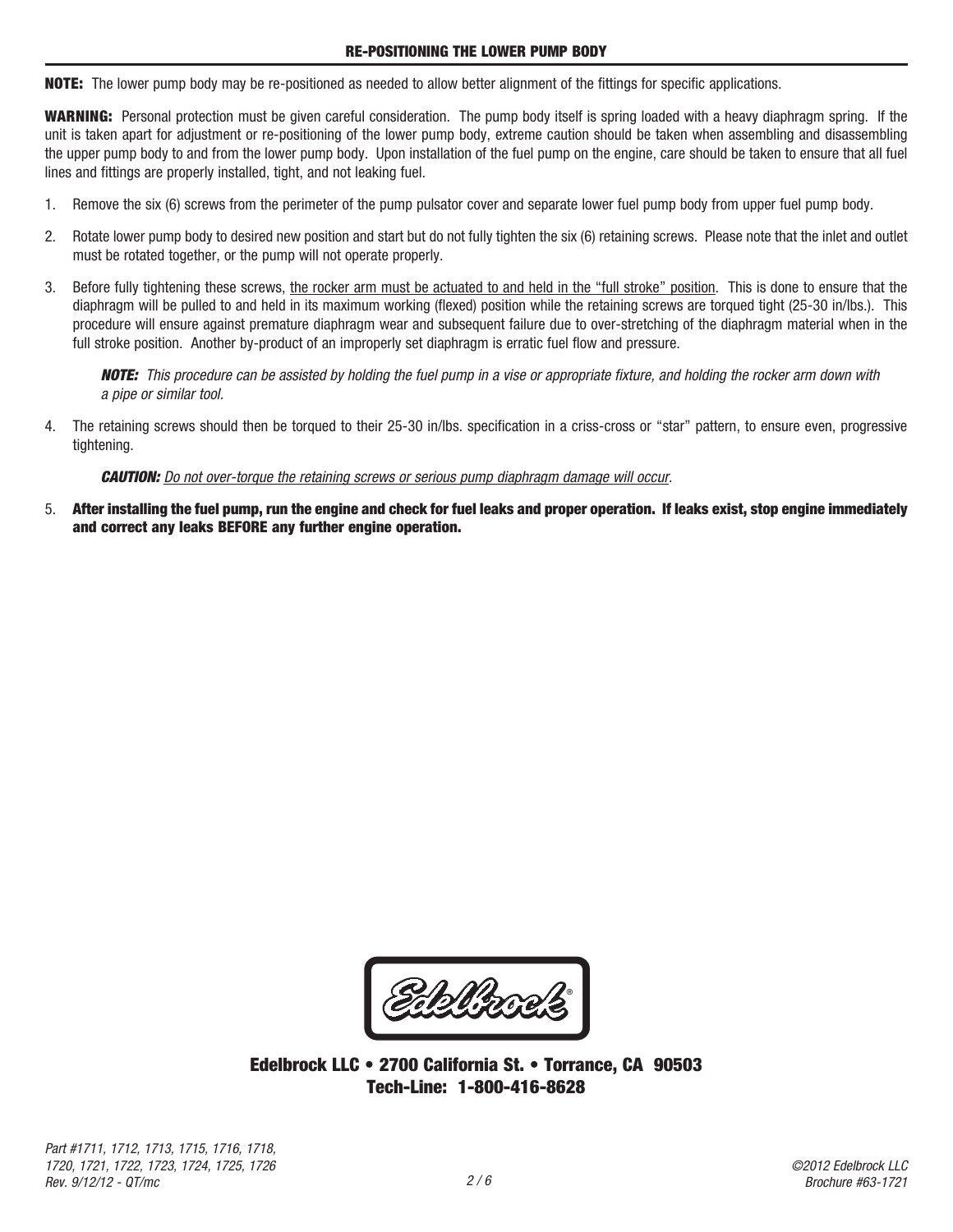

# BOMBAS DE COMBUSTIBLE 110/130 Catálago #1711, 1712, 1713, 1715, 1716, 1718, 1720, 1721, 1722, 1723, 1724, 1725, 1726

# INSTRUCCIONES DE INSTALACIÓN

POR FAVOR estudie estas instrucciones cuidadosamente antes de empezar esta instalación. La mayoría pueden ser llevadas acabo con herramientas y procedimientos comunes. De cualquier manera, debe de estar familiarizado y sentirse capacitado para trabajar en su vehículo. De lo contrario, es recommendable que la instalación sea hecha por un mecánico calificado. Si tiene alguna pregunta, por favor llame a nuestra linea de ayuda tecnica al: 1-800-416-8628, 7:00 am - 5:00 pm, Horario Estandard del Pacifico, Lunes a Viernes.

#### *NOTA IMPORTANTE: La instalación apropiada es responsabilidad del instalador. La instalación inapropiada anulará su garantía y puede resultar en un desempeño pobre y daños al motor o vehículo.*

DESCRIPCIÓN: Las bombas de combustible de Edelbrock son para alto desempeño en calle usese donde haya necesidad de alto volumen de combustible. Estas bombas son compatibles SOLAMENTE con gasolina. Han sido sometidas completamente a prueba y comprobadas de tener una capacidad de flujo mayor que otras bombas mecánicas disponibles en el mercado usadas para aplicaciones en calle. Las bombas de combustible se adaptan a las siguientes aplicaciones:

#### BOMBAS DE COMBUSTIBLE 110

# BOMBAS DE COMBUSTIBLE 130

#### PROCEDIMIENTO DE INSTALACIÓN

NOTA: La instalación de la bomba de combustible mecánica es la misma que el equipo de fabrica. Si no esta seguro del procedimiento a seguir para su vehículo particular, consulte el manual de reparación apropiado para el modelo de su vehículo. Note que la entrada y salida de la bomba de combustible para desempeño en calle de Edelbrock es mucho mas grande que el equipo original de 9,52 mm (3/8") NPT. Por favor vea las instrucciones en la siguiente página referentes a la posición de la bomba al ser instalada, para así eliminar problemas de obstrucción de la línea de gasolina.

#### NOTAS IMPORTANTES:

- Los puertos de entrada y salida van conectados a 9,52 MM (3/8") NPT.
- • Para aplicaciones de uso fuera del camino y en pista de carreras, sugerimos el uso de un escudo entre la bomba de combustible y ruedas para prevenir que la tierra o algún otro elemento tape el agujero de ventilación.
- Bomba 110: La presión de salida de combustible debe de ser de 41.37 a 42.86 KPA (6 a 7 PSI). En la mayoría de los casos, NO SE **REQUIRE** un regulador de presión externo.
- Bomba 130: La presión de salida de combustible debe de ser de 69.95 KPA (10 PSI). En la mayoría de los casos, SI SE REQUIRE un regulador de presión externo. Por favor vea nuestro catalogo o visite nuestro sitio Internet para mas detalles.
- • En algunos motores Ford 351-W puede haber una placa de metal en la cubierta del frente la cual podría interferir con la colocación apropiada de su nueva bomba. Lime esta área hasta aplanar para asentar la junta.
- Al instalar uniones de tuberia, le recomendamos emplear un sellador de Teflon liquido. Este lubrica y evita el desgarre entre las superficies de sellado, asegurando un sello completo. NO USE cinta de Teflon. *NO apriete demasiado la conexión, ya que puede quebrar la carcasa y anular la garantía.*

# *ADVERTENCIA: Cualquier rotura o fusión de la conexión a la carcasa de la bomba de combustible debido a un apriete excesivo anulará la garantía del fabricante.*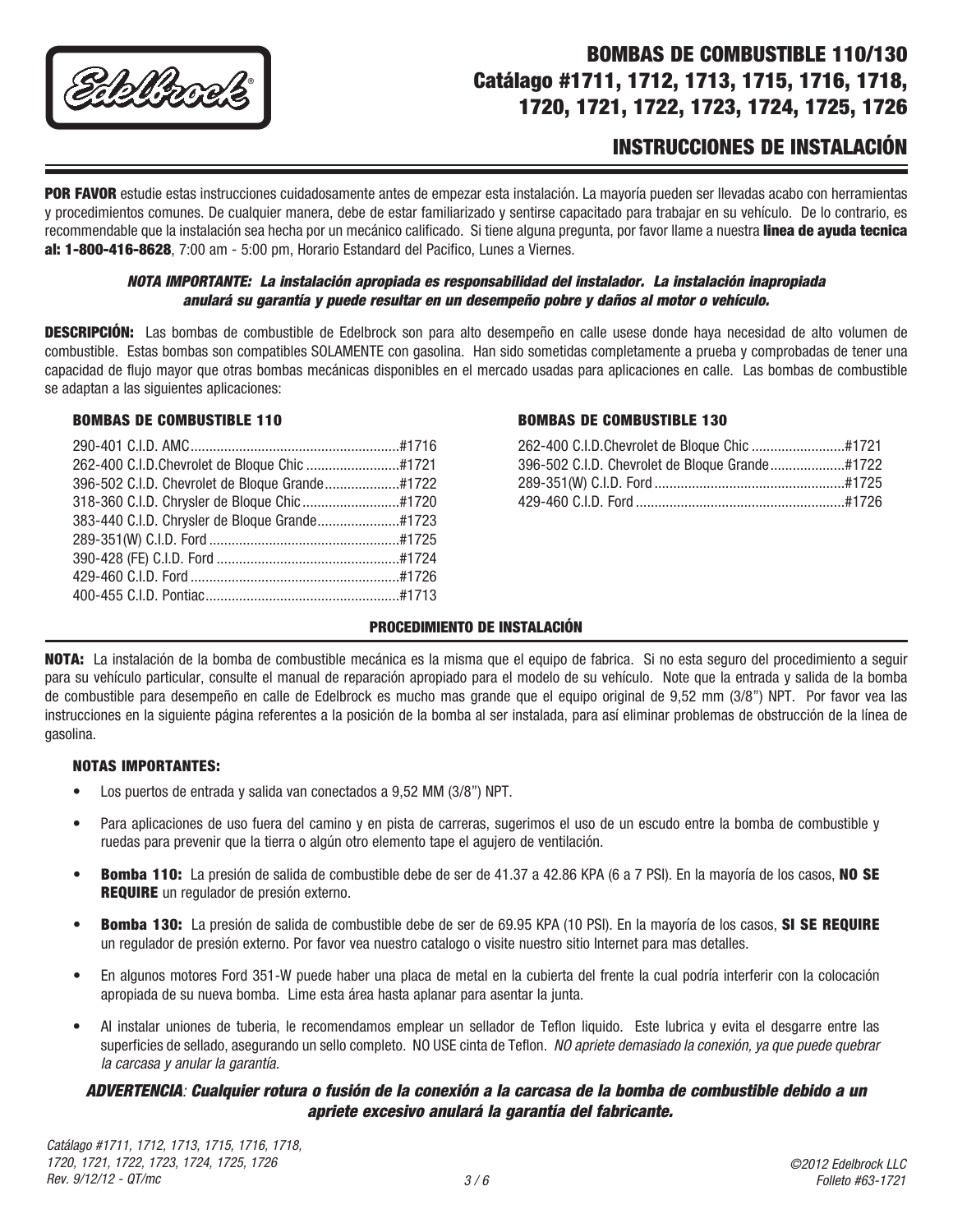NOTA: La armazón inferior de la bomba puede ser reposicionada como sea necesario para permitir un alineamiento de los adaptadores de aplicaciones especificas.

ADVERTENCIA: Se le debe otorgar cuidadosa consideración a la Protección Personal. El armazón de la bomba esta cargada con resorte. Este resorte del diafragma es fuerte. Si la unidad se desarma para algún ajuste o posicionamiento de la armazón inferior, se debe de tener precaución extrema cuando desarme y arme la parte superior hacia y de la parte inferior de la bomba. Cuando instale la bomba de combustible en el motor, se debe de tomar cuidado para asegurarse de que las lineas de combustible y adaptadores están instalados apropiadamente, ajustados y sin fugas de combustible.

- 1. Usando el siguiente diagrama como referencia, remueva los 6 tornillos del perímetro de la cubierta del pulsor de la bomba y separe el armazón inferior de la bomba del armazón superior.
- 2. Rote la armazón inferior de la bomba a la nueva posición deseada y ajuste los tornillos, pero no los apriete de más.
- 3. Antes de apretar estos tonillos completamente, el brazo movible debe de estar sujetado en la posición"carrera completa". Esto se hace para asegurar que el diafragma se extienda y sea puesto a su máxima posición de trabajo mientras los tornillos sujetadores son apretados a torción de 20-25 in/lbs (0,23-0,29 m/kg). Este procedimiento le asegurará en contra del desgaste prematuro del diafragma y fallas subsecuentes debido a sobre estrechar el material del diafragma cuando esta en su posición de funcionamiento total. Otra consecuencia de un ajuste de diafragma inapropiado será un flujo de combustible y presión irregulares.

*NOTA: Este procedimiento puede ser auxiliado sujetando la bomba de combustible en una piensa de banco o lugar fijo apropiado, y sujetar el brazo movible hacia abajo con un tubo o una herramienta similar.*

*4. Los diez tornillos sujetadores deben de ser apretados a torsión de 20-25 in/lbs (0,23-0,29 m/kg) en forma de cruz parecido al diagrama de una estrella para asegurar un apretado nivelado y progresivo*

*PRECAUCIÓN: No apriete de más estos tornillos de cabeza allen porque dañará seriamente el diafragma de la bomba.*

5. Despúes de la instalación de la bomba de combustible, corra la maquina y revise por fugas de combustible y operación apropiada. Si la fuga existe, pare la maquina inmediatamente y corrija cualquier fuga ANTES de continuar operando de la maquina.

Eddlizools<sup>\*</sup>

Edelbrock LLC • 2700 California Street • Torrance, CA 90503 (EUA) Línea de Asistencia: 1-800-416-8628 (EUA)

Para Nombre, Dirección y Teléfono del Importador: Ver con Distribuidor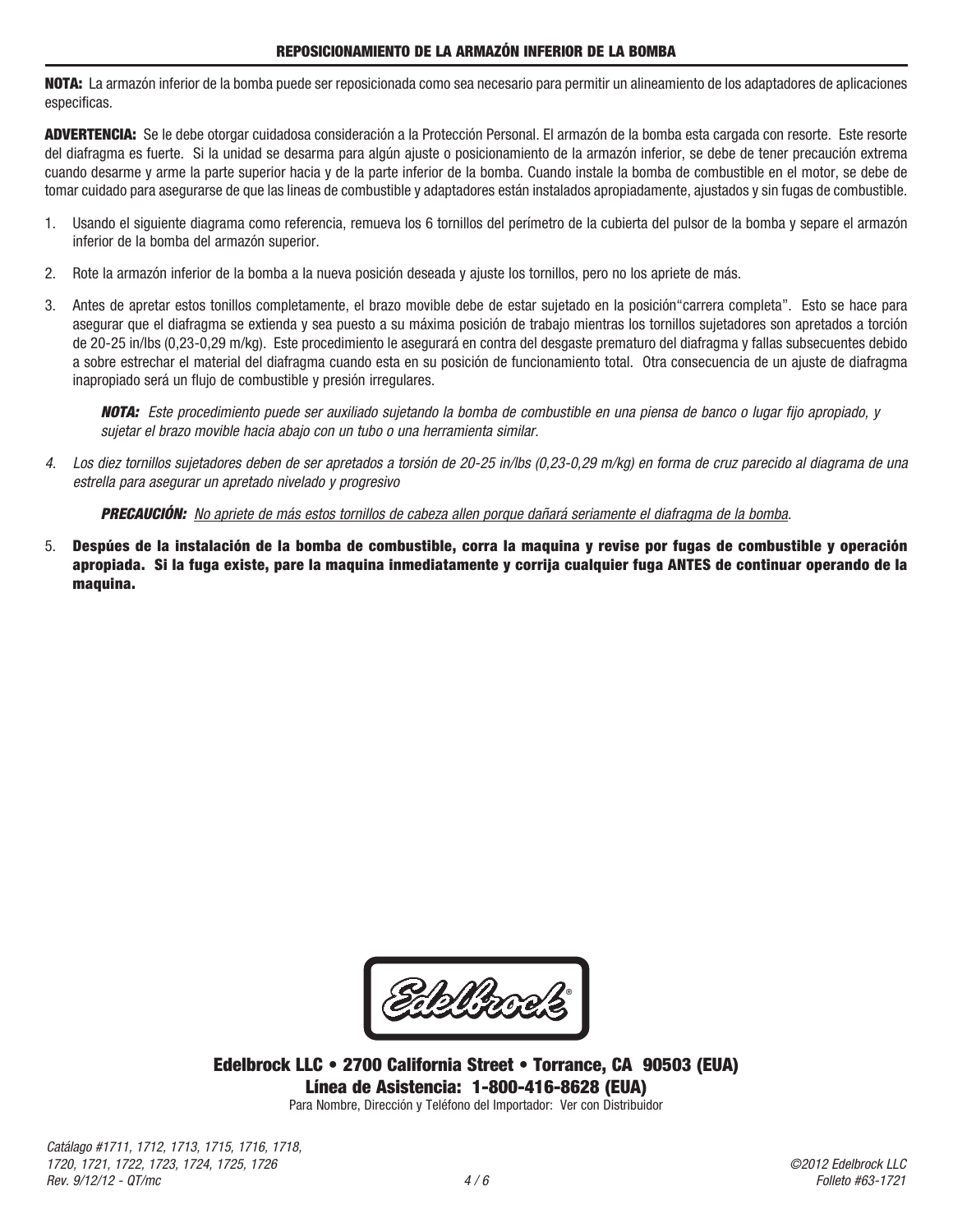

# POMPE À CARBURANT POUR RUE 110 / 130 No. de Catalogue 1711, 1712, 1713, 1715, 1716, 1718, 1720, 1721, 1722, 1723, 1724, 1725, 1726

# INSTRUCTIONS D'INSTALLATION

Veuillez SOIGNEUSEMENT EXAMINER ces instructions avant de comencer l'installation. La plupart des installations peuvent être réalisées avec des outils et procédés ordinaires. Toutefois, vous devez connaître votre véhicule et vous sentir à l'aise quand vous y travaillez. Si cette installation vous semble difficile, nous vous conseillons de la faire faire par un mécanicien. Pour toutes questions ou tous problèmes, veuillez contacter notre ligne d'assistance technique au : 1-800-416-8628, de 7 à 17 heures, heure du Pacifique, du lundi au vendredi.

## *REMARQUE IMPORTANTE : La responsabilité d'une installation appropriée est à l'installateur. Une installation inadéquate annulera votre garantie et peut provoquer un mauvais fonctionnement de votre moteur ou abîmer votre véhicule.*

DESCRIPTION : Les pompes à carburant Edelbrock sont conçues pour d'excellentes performances en rue ou en mer, là où il y a une demande de grand débit de carburant. Ces pompes sont sevlement adaptées a l'essence. Elles ont été soigneusement testées et ont prouvé qu'elles ont une capacité de débit bien supérieure à celle d'autres pompes à carburant mécaniques populaires utilisées pour des applications de conduite quotidienne et de course. Les pompes à carburant Edelbrock 110/130 s'adaptent aux applications suivantes :

#### POMPE A CARBURANT 110

| 262-400 C.I.D. pour Chevrolet à petit bloc moteur #1721 |  |
|---------------------------------------------------------|--|
| 396-502 C.I.D. pour Chevrolet à grand bloc moteur#1722  |  |
| 318-360 C.I.D. pour Chrysler à petit bloc moteur#1720   |  |
| 383-440 C.I.D. pour Chrysler à grand bloc moteur#1723   |  |
|                                                         |  |
|                                                         |  |
|                                                         |  |
|                                                         |  |
|                                                         |  |

## POMPE A CARBURANT 130

| 262-400 C.I.D pour Chevrolet à petit bloc moteur#1711 |  |
|-------------------------------------------------------|--|
| 396-502 C.I.D pour Chevrolet à grand bloc moteu #1712 |  |
|                                                       |  |
|                                                       |  |

## PROCÉDURE D'INSTALLATION

REMARQUE : L'installation de la pompe à carburant mécanique est la même que celle des pompes d'équipementiers. Si vous n'êtes pas certain de la procédure à suivre pour votre véhicule, veuillez consulter le manuel de réparation approprié pour le modèle de votre véhicule. Remarquez que l'admission et l'échappement de carburant de la pompe à carburant de performance Edelbrock sont nettement plus grands que ceux du matériel original (0,95 TPN) et qu'un adaptateur de pompe à carburant universelle no. 1797 est disponible si la plus grande taille physique de la pompe exige le déplacement des raccords de chapelles d'admission et d'échappement.

# REMARQUES IMPORTANTES :

- • Les chapelles d'admission et d'échappement ont une ouverture de 0,95 cm TPN.
- • Pour les applications tous terrains et les circuits de course, nous suggérons l'utilisation d'un écran de protection entre la pompe à carburant et les roues pour empêcher la saleté de boucher l'évent de la pompe.
- POMPE A CARBURANT 110 : La pression de la sortie de carburant est de 6 à 7 livres par pouce carré. Un régulateur externe de pression de carburant n'est pas nécessaire dans la plupart des cas.
- POMPE A CARBURANT 130 : La pression de la sortie de carburant est de 10 livres par pouce carré. Un régulateur externe de pression de carburant **est nécessaire** dans la plupart des cas. Consultez le cataloque pour plus d'informations.
- • Sur certains moteurs Ford 351-W, il peut y avoir des bavures de coulée, sur le couvercle avant, qui pourraient empêcher la mise en place appropriée de votre nouvelle pompe à carburant. Limez cette partie pour l'aplatir et pouvoir bien mettre en place le joint de culasse.
- • En installant des installations, nous recommandons un enduit d'étanchéité de fil de téflon liquide est utilisé. Ceci aidera empêcher l'installation de galling et garantit un cachet correct. Ne pas utiliser de bande de téflon. *NE PAS trop serrer le raccord, car cela peut fissurer le boîtier et annuler la garantie.*

## *AVERTISSEMENT: Toute grippage ou gerçures du corps de pompe de carburant grâce à un serrage excessif entraînera l'annulation de la garantie du fabricant.*